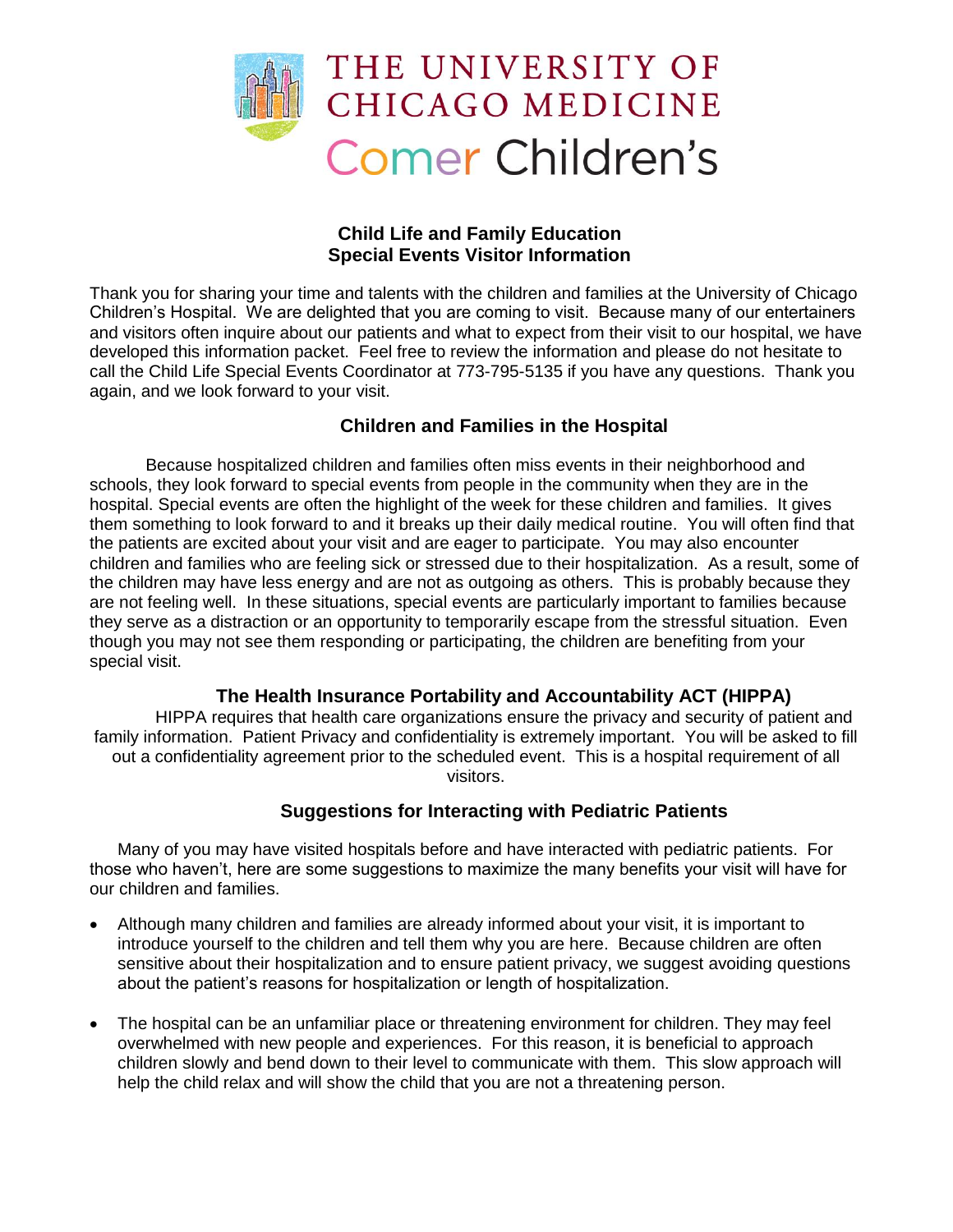- Due to altered physical characteristics, it is sometimes difficult to determine if a patient is a girl or a boy. To be on the safe side, it is helpful to ask the child their name and refer to them by name when asking them to participate or to answer questions.
- The patients and families we work with at UCCH come from very diverse religious backgrounds. Out of respect for our families' beliefs, we discourage the use of religious themes throughout storytelling, music, and any other performances.
- Many children in the hospital have decreased energy levels due to illness. In order to engage the children and hold their attention throughout your entire visit, it is best to have the performance last no longer than 30 to 35 minutes.

#### **Safety Guidelines**

- Due to hospital regulations, visitors coming to the hospital who will be interacting with patients must be sixteen years or older.
- Because we have limited space and because a large group of people can be overwhelming to young patients, we ask that a maximum of five people come for the event.
- If your visit involves serving food and drinks, please discuss this with the Special Events Coordinator in advance. We have guidelines to follow due to many patients being on special diets.
- Sometimes special events involve providing the patients with presents. To ensure the safety of the children, all gifts and stuffed animals must be new and unwrapped when brought to the hospital.
- Due to safety concerns, stuffed animals are not permitted for distribution to children under the age of 3 years old. The Special Events Coordinator can provide you with ideas for gifts, such as what gifts are appropriate and what the children and teenagers like.
- Performance and gifts should **not** include any live animals, rubber balloons, real or pretend guns or knives, or any other potentially harmful materials.
- Photographs are generally not encouraged; however, in some situations exceptions have been made. Because all patients must have signed photo consents from their parents, please discuss the possibility of photographs with the Special Events Coordinator in advance so proper arrangements can be made.

#### **Infection Control Guidelines**

- Due to infection control guidelines any person with a sore throat, fever or chills, cough, muscle aches and/or runny nose are not allowed to have interaction with patients.
- If you develop these symptoms prior to your performance please contact the Special Events Coordinator to reschedule.
- All materials used during your performance must be easily cleaned. Items that can not be wiped down are not allowed to be used. These items must be cleaned prior to each performance and between patients with a hospital grade disinfectant.